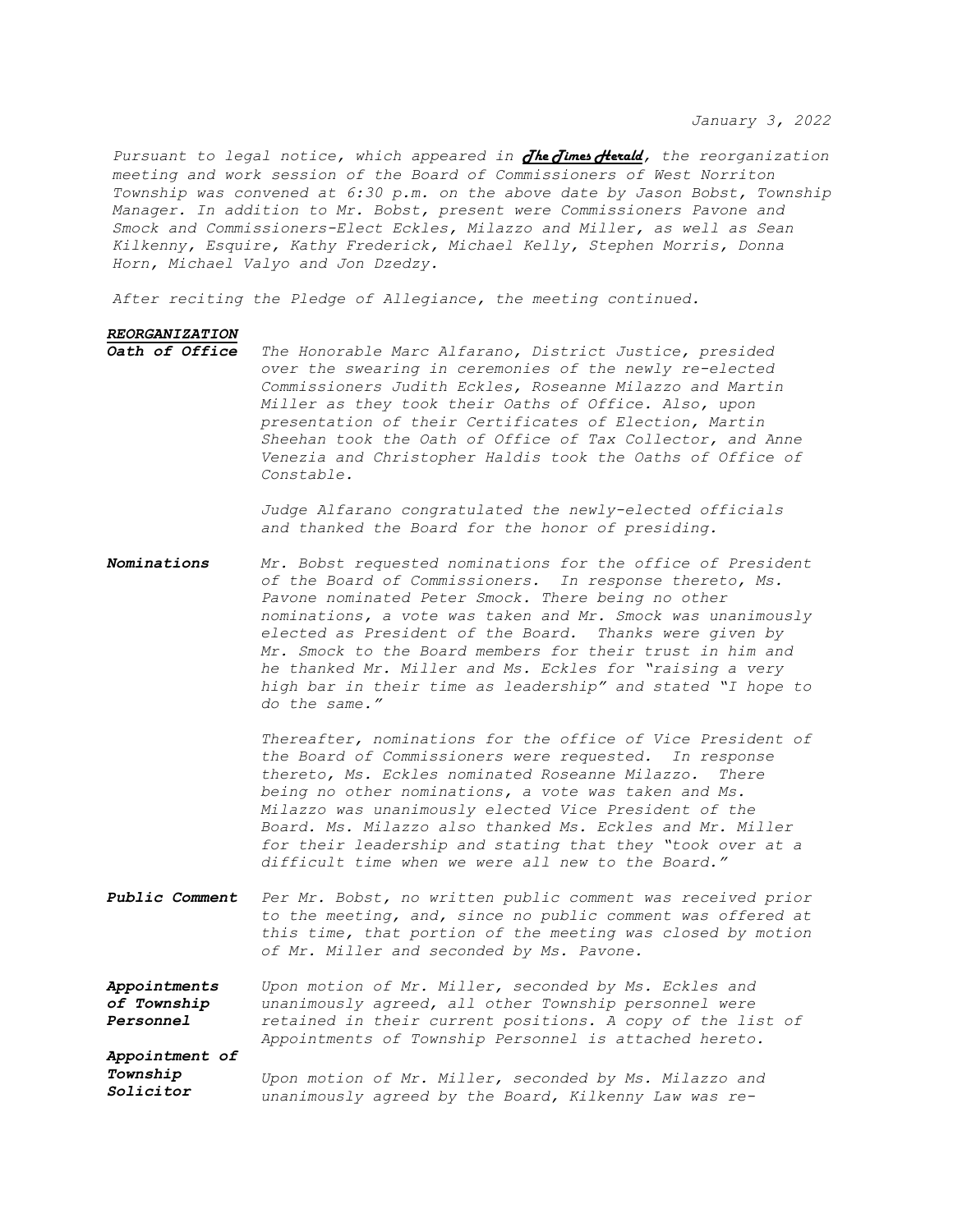*Reorg Mtg. & Work Session*

*Appointments* 

*appointed to the position of Township Solicitor.*

*to Boards and Commissions According to Mr. Bobst, two members of the Township's Board and Commissions were not able or willing to serve again and, as such, Mr. Miller nominated Sheri Donath to the Environmental Advisory Council to replace Marc Brier and Mr. Milazzo nominated Joan Wurzel to the Human Relations Commission to replace Monica D'Antonio. Thereafter, upon motions, seconds and unanimous agreement by the Board, appointments of the individuals indicated on the attached list of the Appointments to Boards and Commissions were made to the positions indicated thereon.*

*WORK SESSION A motion to adjourn the Reorganization Meeting and open the Work Session was made by of Ms. Milazzo, seconded by Ms. Eckles and unanimously approved.*

## *Discussion Mr. Bobst enumerated the items for discussion/update as follows:*

- *Reopening of the grants from the Township's American Rescue Plan Funds on a rolling basis with Commissioners Milazzo and Pavone reaching out to possible applicants in the Township.*
- **•** Receipt of the 2<sup>nd</sup> RCAP grant of \$1M, for a total of *\$2M. Staff is in the process of getting a meeting together with engineers, architect and planners to provide a framework of the projects next steps. News received today that the State is updating the current code to 2020, which will cause an update of the plans since they are under the 2015 Code; however, not significant delay is expected. In response to an inquiry by Mr. Smock as to a timeline, Mr. Bobst proposed a Spring of 2023 opening of the banquet facility. Per Mr. Bobst, bidding and borrowing options to be presented to the Board next month.*
- *Manager's Items Mr. Bobst stated that the following items would be considered for adoption and/or action thereon at the next Board meeting:*
	- *Consider awarding the bids for the short course. Updated budgetary numbers are 1.5M and will rounds and tee times were updated for revenue forecast. Also, overtime costs were a savings by staffing a new position. All of this information will be in your packet this Friday for review. In response to an inquiry by Ms. Eckles regarding tee times, Mr. Bobst summarized that, from a revenue basis, walk-ups would be the best way to handle tee times as opposed to reservations.*